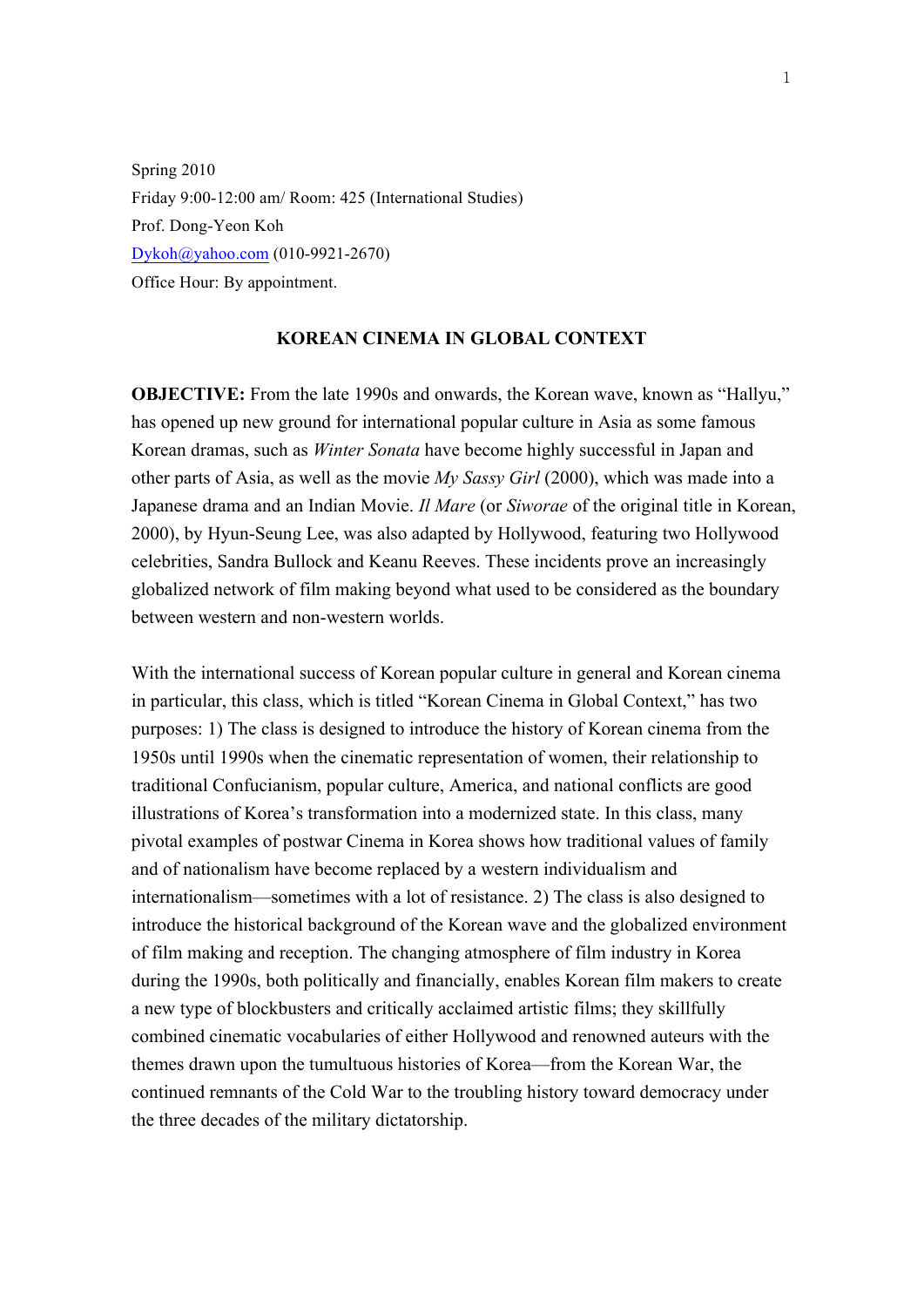In the class, I would like to pose a few important questions: What are the consistent themes and stylistic traits that have defined "national" cinema in Korea? How has the recent development of Korean cinema continued to maintain or challenge the national character of Korean cinema? What are the changing conditions of production, circulation, and reception of recent Korean films that have contributed to the globalization of Korean cinema? Finally, can the New wave of film making in Korea, dubbed as "New Korean Cinema," be considered as the successful adaptation of Hollywood Cinema in the local context?

\* The minimum knowledge of the history of postwar Korea is required.

**METHODS:** The class will consist of screenings, lectures, and discussions based upon weekly review papers and submissions. All films will be screened with English subtitles; no knowledge of Korean is required.

#### **READINGS:**

Required

- Lee, Hyang-Jin, *Contemporary Korean Cinema: Identity, Culture, Politics* (New York: Manchester University Press, 2000)

- Shin, Chi-Yun and Julian Stringer, *New Korean Cinema* (New York: New York University Press, 2005)

- The reading package for weekly assignment will be reserved at the copy store **Optional** 

- Gateward, Frances, ed. *Seoul Searching: Culture and Identity in Contemporary Korean Cinema* (Albany, NY: State University of New York Press, 2007)

- McHugh, Katheleen and Nancy Abelmann, ed. *South Korean Golden Age Melodrama: Gender, Genre, and Nationa Cinema* (Detroit: Wayne State University Press, 2000)

### **REQUIREMENTS AND GRADING:**

Attendance and participation (30%)

Written documentation for any absences from which one wish to be excused must be submitted right before and after one's absence.

Screening Report (30% each)

Students must submit at least more than 7 screening reports of 2-3 pages based upon films shown at the class. Reports can be either drawn upon the personal observation and responses to the film as well as incorporate assigned readings related to the film. The due is the beginning of the every class.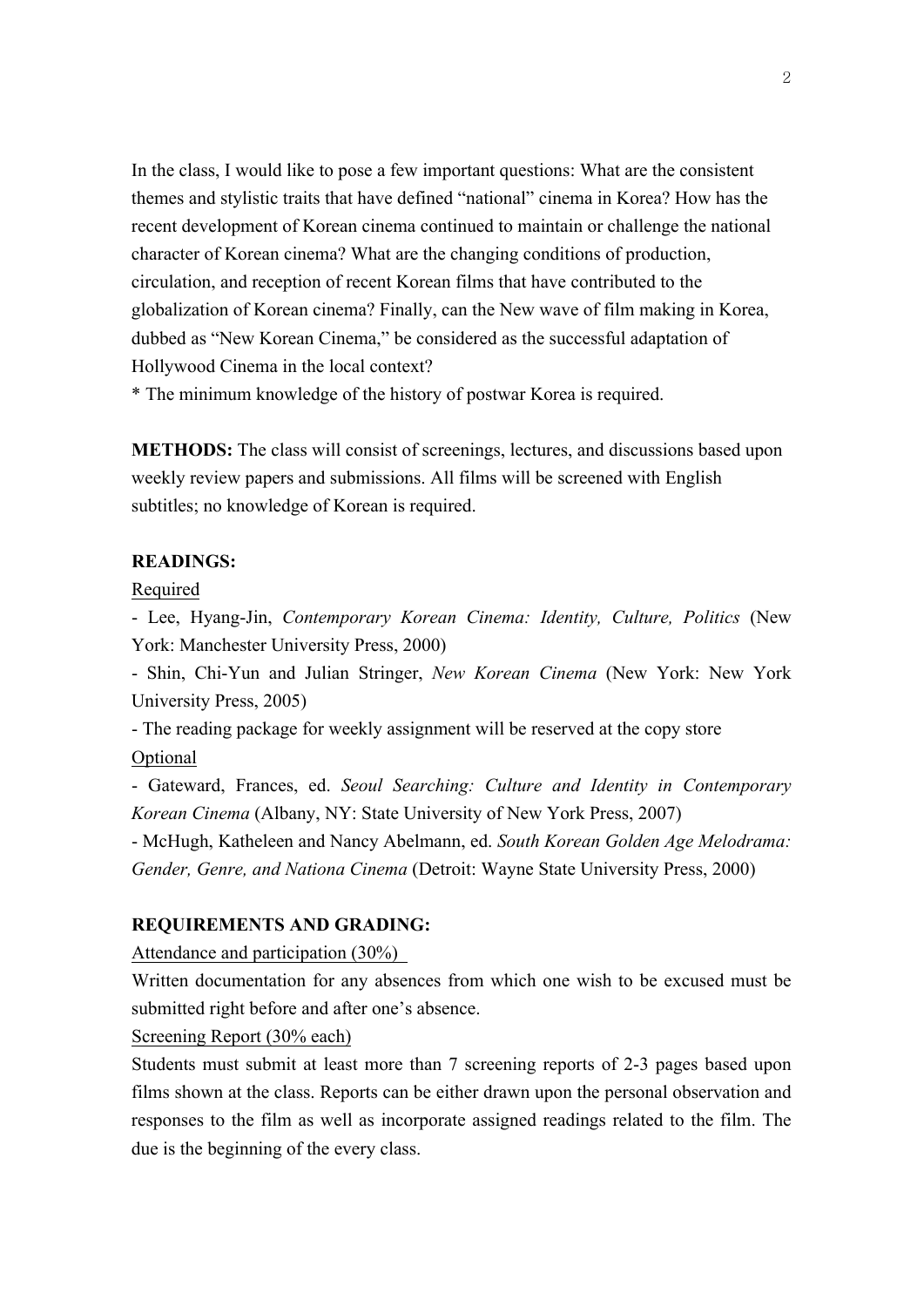#### Research Paper (40%)

Research topic for 7 page length paper can concentrate on film critic, director, or theme critical for understanding films and assigned readings in the class. Students are expected to demonstrate their interpretative and analytical skills in approaching film, history, and other topics related to the production and reception of films. The possible topic list will be handed out in the class, and all of the students are expected to have a meeting to discuss about the research paper topic until  $7<sup>th</sup>$  week of the class.

# **CLASS SCHEDULE 1. INTRODUCTION**

The first class provides an overview of the syllabus and course requirements, followed by a short introduction to important themes to be discussed in the class. Each student will share his or her personal experiences with Korean cinema and popular culture. We will watch the part of *My Sassy Girl* (literally meaning "That Bizarre Girl"), a Korean box office hit that made into a television drama and movies in Japan, US, and India respectively.

*My Sassy Girl* (Kwak, Jae young, 2001, 137 min.)-Partial screening

- Cho Han, Hae-Joang, "Reading the 'Korean Wave' as a Sign of Global Shift," *Korea Journal* 45, no. 4 (2005): 147-82.

- Chua, Beng Huat. "Conceptualizing an East Asian Popular Culture," *Inter-Asia Cultural Studies* 5, no. 2 (2004): 200-21.

### **2. POSTWAR REALISM:** *The Stray Bullet* **(1961)**

*The Stray Bullet* ("Obaltan," also translated into "The Aimless Bullet") applies the style of Neo-realism into the Korean context. The film deals with the devastated postwar condition of the ideological and class divides within South Korea, a theme that remains also popular in Korean blockbusters.

*The Stray Bullet* (Yu, Hyunmok, 1961, 110 min.)

- Cho, Eunsun, "*The Stray Bullet* and the Crisis of Korean Masculinity," in *South Korean Golden Age Melodrama: Gender, Genre, and National Cinema*, edited by K. McHugh and N. Abelmann, 99-116 (Wayne State University Press, 2005).

# **3. WESTERNIZATION, TRADITIONAL VALUES, AND WOMAN:** *Madame Freedom* **(1956)**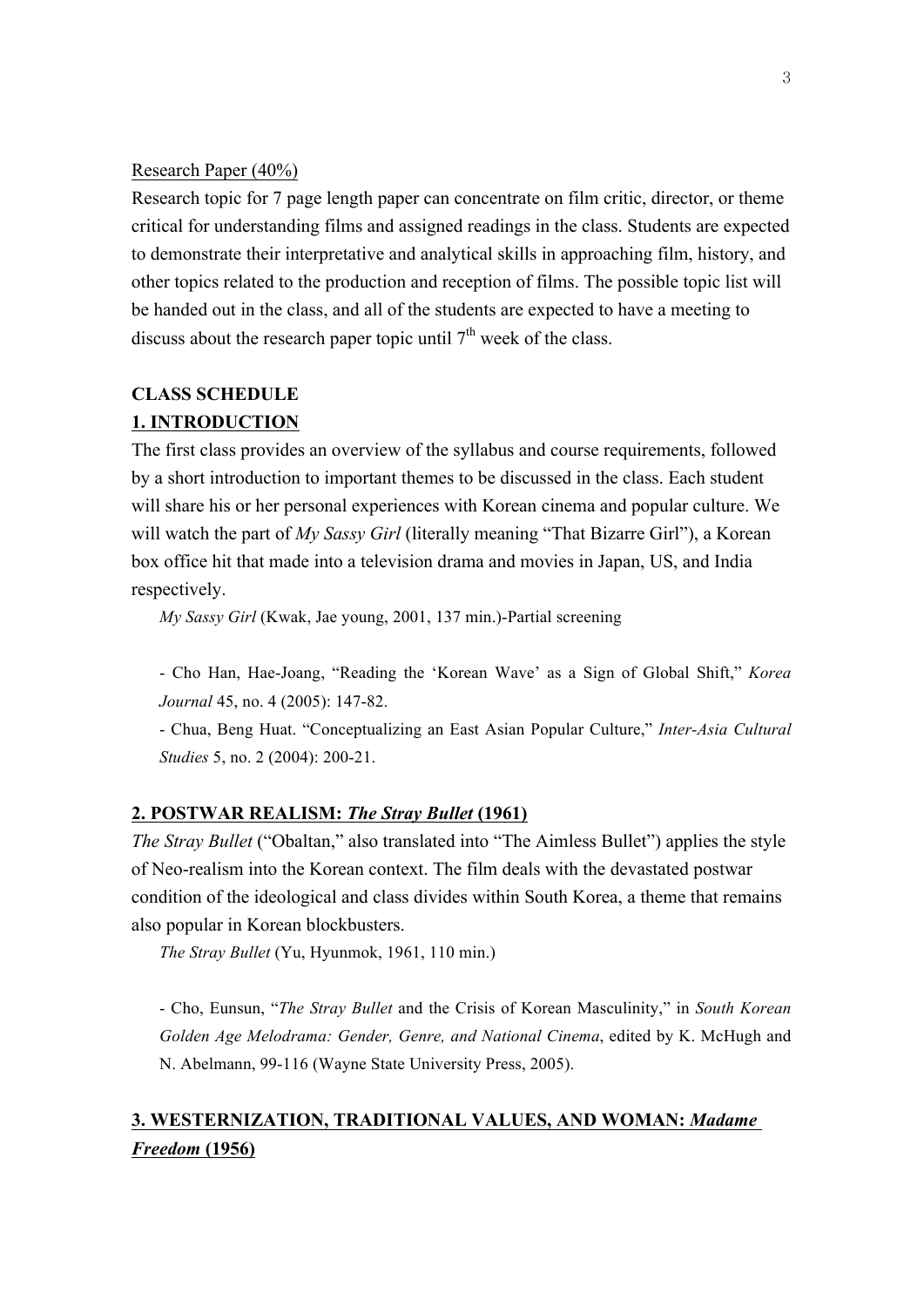*Madame Freedom*("Jayu Buin," also translated into "Free Woman") illustrates an increasingly westernized, urbanized social environment that has posed a serious threat to traditional values by using the images of a "decadent" housewife. As the cinematic adaptation of the controversial novel *Jayu Buin* (1954-56), a movie opens a filmic genre of sensational melodrama in Korean film history.

*Madame Freedom*(Han Hyungmo, 1956, 125 min.)

- Kim, Soyoung, "Questions of Woman's Film: *The Maid, Madame Freedom* and Women," in *South Korean Golden Age Melodrama*, 185-200.

#### **4. THE "DIFFERENT" MELODRAMA:** *The Insect Woman* **(1972)**

The decade of the 1960s and early 1970s is often cited as the golden age of Korean cinema, and *The Housemaid*("Hanyeo,"also known as "A Maid") by Kim, Kiyoung demonstrates a more matured stage of Korean filmmaking with skillful editing and camera movement—to make Kim as the pioneering film auteur and the master of horror films in Korea. He is also known for his eerie portrayal of Korean family and the conflicts of old and new values among the upper- and middle class when, with the gradual success of industrial development in Korea, some people in major cities began acquiring extra financial assets during the late 1960s and early 1970s.

*The Insect Woman* (Kim Kiyoung, 1972, 120 min.)

- Berry, Chris, "Scream and Scream Again: Korean Modernity as a House of Horrors in the Films of Kim, Ki-young," in *Seoul Searching: Culture and Identity in Contemporary Korean Cinema*, edited by Frances Gateward (Albany, NY: State University of New York Press, 2007), 99-114.

- Ann, Minwha, "Representing the Anxious Middle Class: Camera Movement, Sound, and Color in *The Housemaid* and *Woman of Fire*," (2004), the article is available at http://web.archive.org/web/20040506062157/http://www.asianfilms.org/korea/kky/KKY/St airway/AMH.htm

### **5. THE MOVIE FOR THE "REBELLIOUS":** *The Heyday of Youngja* **(1975)**

Made under the most notorious military regimes of the Yushin administration in the 1970s and influenced by the rebellious film languages of the late 1960s in North America and Europe, *The Match of Fools* and *The Heyday of Youngja* set the prototypes for resistant films produced during the 1980s. It is worthwhile observing the film in comparison to other films of social commentary and criticism made during the 1980s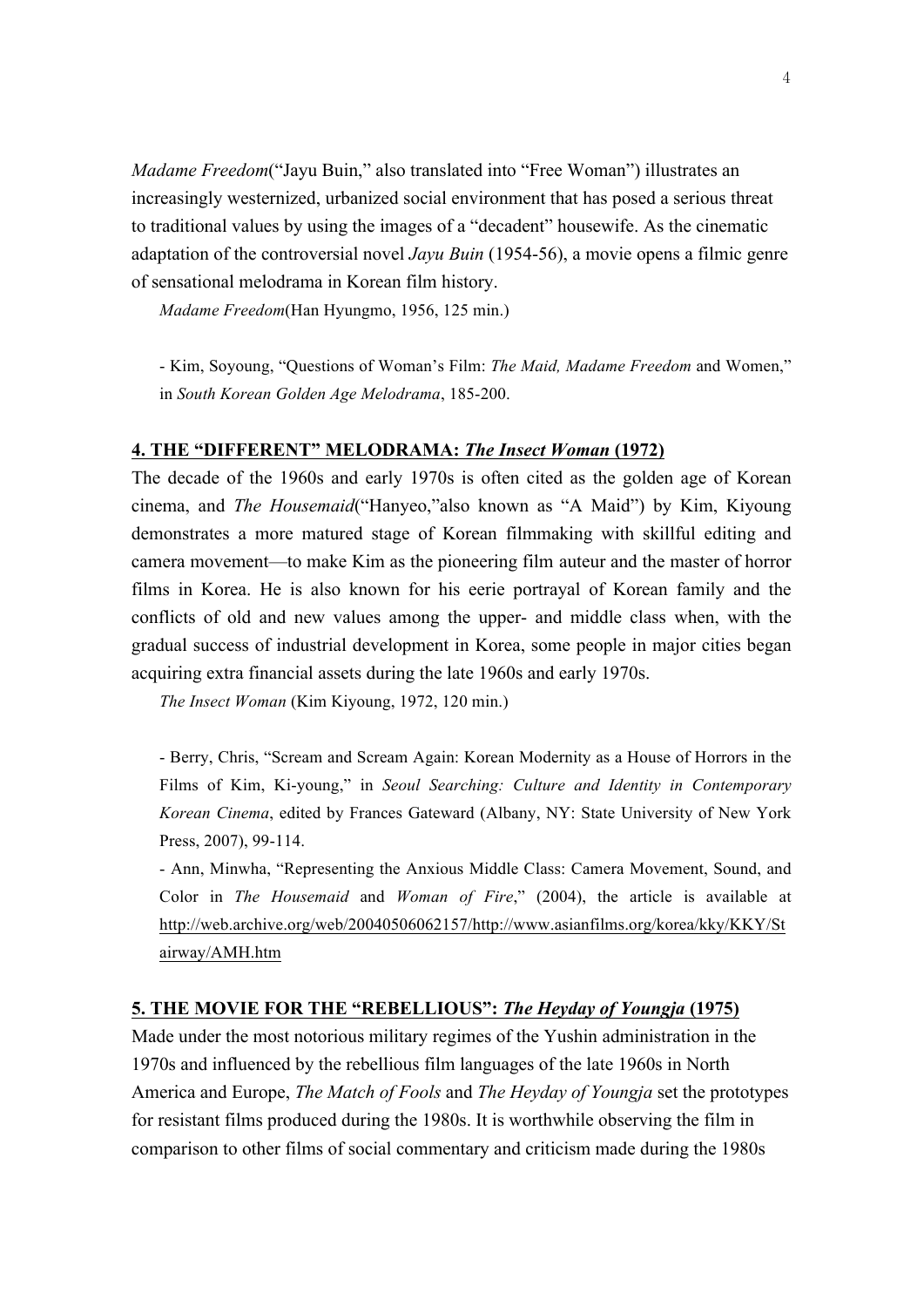and 1990s.

*The Heyday of Youngja* (Kim, Hosun, 1975, 110 min.)

- The introduction to the film March of Fools available at

http://www.koreafilm.org/feature/100\_55.asp

- Eungjun Min etc., *Korean Film: History, Resistance, and Democratic Imagination* (Praeger, 2003), 49-65.

- Seo, Hyunseuk. "To Catch a Whale: A Brief History of Lost Fathers, Idiots and Gangsters in Korean Cinema," *The Film Journal* (online) at

http://the filmjournal.com/issue2/whale.html.

# **6. KOREAN FILM AND THE MINJOONG MOVEMENT:** *Chilsu and Mansu* **(1988)**

The 1980s, in many ways, marked a turning point in modern Korean history, and Park, Kwangsu's film concurred with the ideologically oriented cultural movement called "Minjoong Misool(art for the people)." His movie also signaled the waning influence of a generation whose collective consciousness gradually gave way to more individualistic and practice attitudes toward the self, family, and politics in the late 1980s and early 1990s.

*Chilsu and Mansu* (Park, Kwangsu, 1988, 108 min.)

- Kim, Kyunghyun, "Male Crisis in the Early Films of Park Kwang-su: Chilsu and Mansu," in *The Remasculinization of Korean Cinema* (Duke University Press, 2004), 143-151.

# **7. THE RESEARCH TOPIC/THE INTRODUCTION TO THE "NEW" KOREAN CINEMA IN THE 1990S**

Due of short presentations and written report of the research topic.

- Paquet, Darcy, "The Korean Film Industry: 1992 to Present"; Shin, Jeeyoung, "Globalisation and New Korean Cinema," in *New Korean Cinema*, edited by Shin, Chi-Yun and Julian Stringer (New York University Press, 2005), 32-50, 51-62.

## **8. NATIONAL CINEMA, CULTURAL HERITAGE, AND IM, KWANTAEK**

Im, Kwantaek can be referred to as the Akira Kurosawa of Korea for his incessant pursuit of what could be considered as "culturally distinctive" style of Korean cinema usually drawn upon traditional themes, peoples, values, and aesthetics. With critical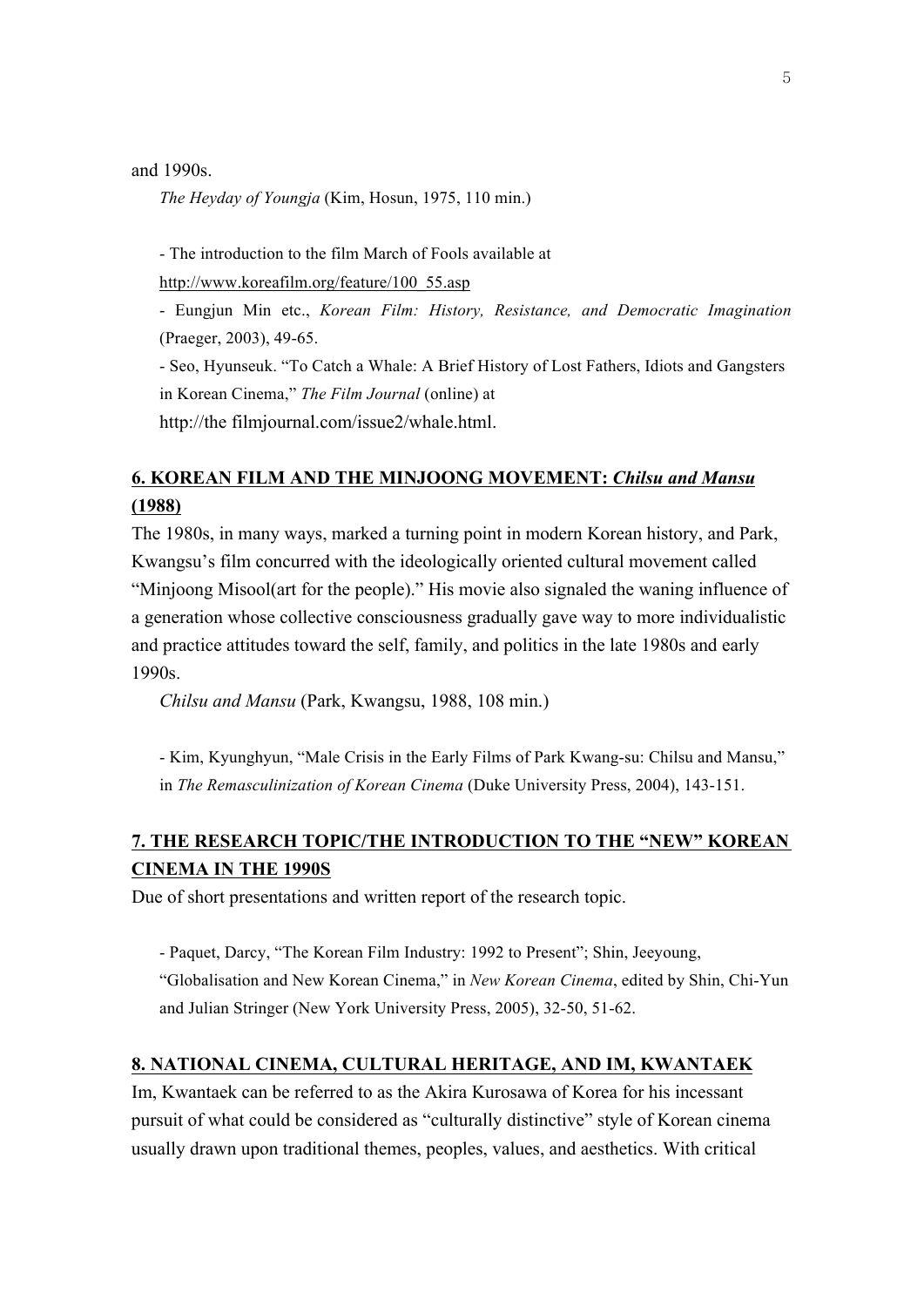success that Im gained in international film festivals and local support, his film, such as *Sopyonje* that evolves around the traditional musical drama of "Pansori" poses questions about the use of cultural and artistic traditions in creating a Korean "national" cinema.

*Sopyonje* (Im Kwontaek, 1993, 112 min.)

- Cho Han, Hae-Joang, "*Sopyonje*: Its Cultural and Historical Meaning"; Stringer, Julian, "*Sopyonje* and the Inner Domain of National Culture," in *Im Kwon-Taek: The Making of a Korean National Cinema*, edited by David James and Kyung Hyun Kim (Wayne State University Press, 2002), 134-156, 157-181.

#### **9. KOREAN BLOCKBUSTERS AND DEFERRED UNIFICATION**

In the recent film history in Korea, the box office performances of *Shiri* (1999) and *JSA* (2000) challenged the dominance of Hollywood productions that had bombarded the Korean movie industry until the mid 1990s. These "Korean" blockbusters had often centered on the distinctive political circumstances of the peninsula to intensify effects of suspense and spectacle, adopted from Hollywood and western genre films.

*J.S.A.: Joint Security Area* (Park Chanwook, 2000, 109 min.)

- Gombeaud, Adrien. "*Kongdong Kongbi Guyok* / *Joint Security Area*," in *The Cinema of Japan and Korea*, 235-42.

- Kim, Kyunghyun, "Each Man Kills the Thing He Loves**'**:. Transgressive Agents, National Security, and Blockbuster Aesthetics," in *Shiri* and *Joint Security Area*, in *The Remasculinization of Korean Cinema*, 259-76.

### **10. KOREAN BLOCKBUSTERS AND "HALLYU" (THE KOREAN WAVE)**

Korean blockbusters, particularly films made in the genres of comedic variations of molodrama have gained great popularity in international film markets, especially among Asian audiences. This class focuses on the case of *My Sassy Girl* (2000) and its actor, Jun, Jihyun, whose subsequent films *Windstuck* (2004) and *Daisy* (2006) was produced by an inter-Asian company, emerging as an iconic figure of "Hallyu" melodrama.

*My Sassy Girl* (Kwak, Jaeyoung, 2001, 137 min.)

- Xiying Wang & Sik Ying Ho Petula. "*My Sassy Girl*: A Qualitative Study of Women's Aggression in Dating Relationships in Beijing." *Journal of Interpersonal Violence* 22:5 (2007): 623-638.

- Lau, Jenny Kwak Wah, "Introduction," in *Multiple Modernities: Cinemas and Popular*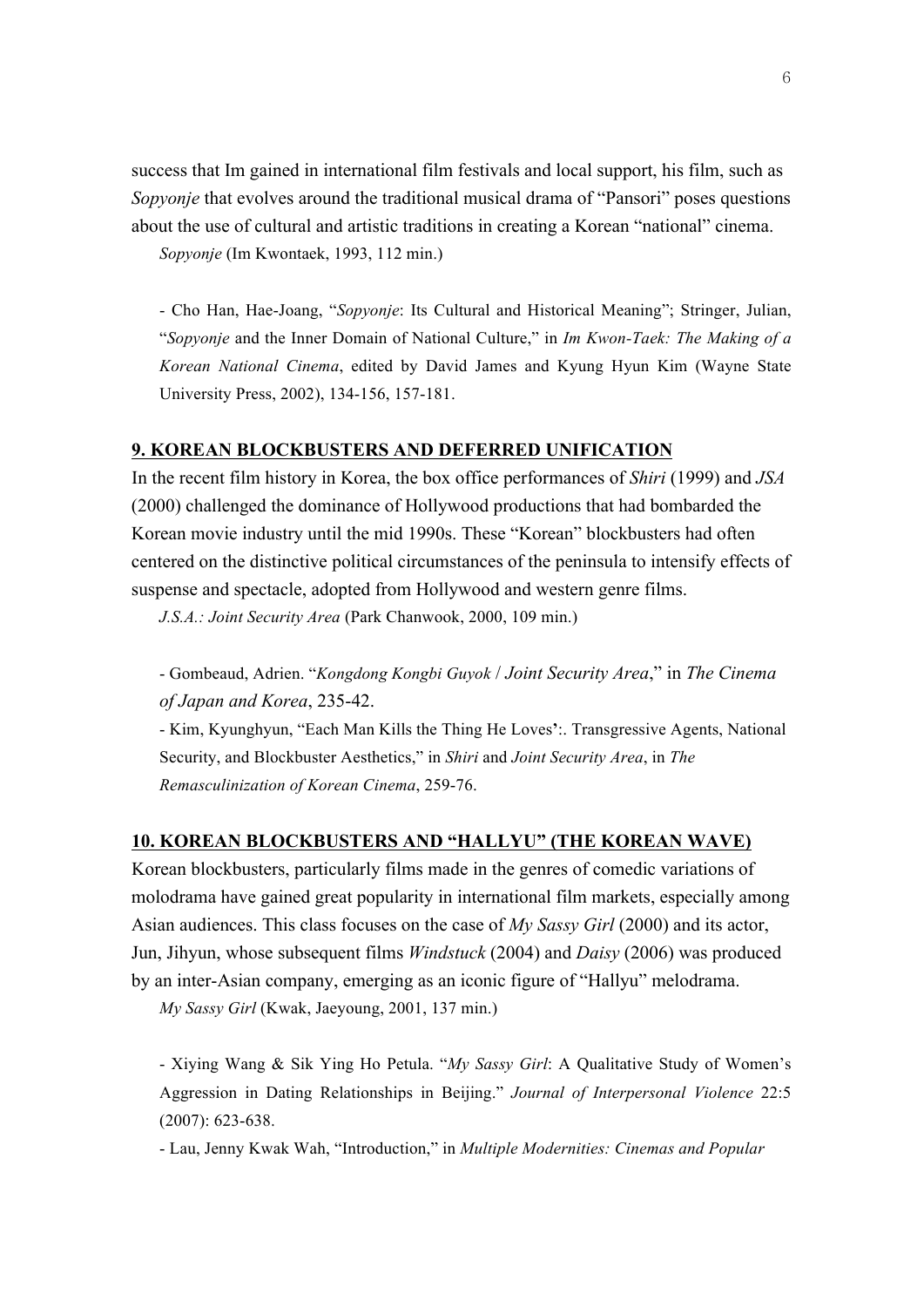*Media in Transcultural East Asia*, edited by Janny Kwak Wah Lau (Temple University, 2003), 1-10.

### **11. KOREAN CULT MOVIES AND JAPANESE MANGA**

This class concentrates on the hybrid nature of the New Korean cinema as viewed in the example of *Old Boy* for its debt to Hollywood pulp fiction and Japanese manga.

*Old Boy* (Park, Chanwook, 2003, 120 min)

- Kim, Kyunghun, "Tell the Kitchen That There's Too Much *Buchu* in the Dumpling": *Reading Park Chan-wook's "Unknowable"* Old Boy," *Korea Journal* vol. 46 no. 1 (Spring 2006): 84-108.

- Galloway, Patrick, "Confinement," in *Asia Shock: Horror and Dark Cinema from Japan, Korea, Hong Kong and Thailand* (Stone Bridge Press, 2006)

# **12. KOREAN AUTEURS AND INTERNATIONAL FILM FESTIVALS 1: LEE, CHANGDONG**

The golden age of Korean cinema during the 1990s and early 2000s witnessed not only the commercial success of Korean films in international markets, but also the critical success of Korean filmmakers. Among major auteurs, Lee is noted for his transitional place between the late 1980s resistance films aligned with Minjoong Misool (art for the people) and the more politically indifferent and personal films of other major auteurs. The movie centers on one man who is looking back upon his own life--his transformation from a high-spirited and idealistic labor activist into a corrupted businessman. With the relative freedom that filmmakers had gained in Korea during the 1990s, Lee was finally able to address the highly controversial issues of historical amnesia—in the face of ever more industrialized and money-driven Korean society in the  $21<sup>st</sup>$  century.

*Peppermint Candy* (Lee, Changdong, 2000, 129 min.)

- Kim, Soyoung, "Do Not Include Me in Your 'Us': *Peppermint Candy* and the Politics of Difference," *Korea Journal* 46, no. 1 (2006): 60-83.

# **13. KOREAN AUTEURS AND INTERNATIONAL FILM FESTIVALS 2: HONG, SANGSOO**

The influence of the French nouvelle vague on Korean cinema is unmistakable. Hong revived the character of the "drifter" and 1960s film language for his depiction of urban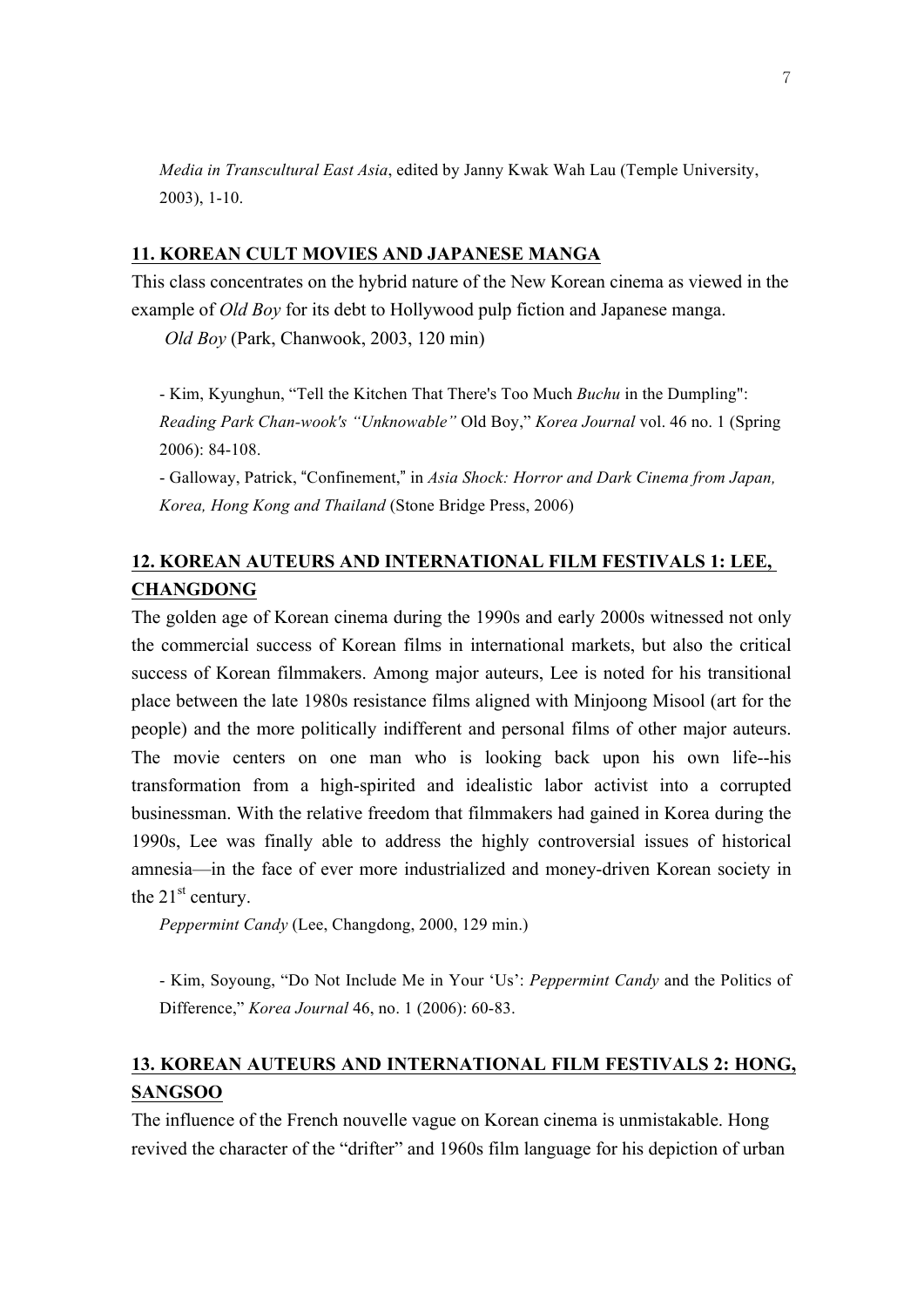dwellers lacking clear purpose and intimate relationships. It is interesting to compare Hong's depictions of ordinary people with Park's rather explicit social critique in the 1980s. His oblique way of dealing with this "malady of modern life" is much more subtle and sophisticated, demonstrating the influence of independent and avant-garde films throughout the Western history of cinema.

*Turning Gate* (Hong, Sangsoo, 2002, 115 min.)

- Kim, Kyunghyun, "Too Early/Too Late: Temporality and Repetition in Hong, Sang-Su's Films," in *The Remasculinization of Korean Cinema*, 203-232.

- Kim, Kyunghyun, "The Awkward Traveler in *Turning Gate*," in *New Korean Cinema*, 170-79.

# **14. KOREAN AUTEURS AND INTERNATIONAL FILM FESTIVALS 3: KIM, KIDUK**

Kim, the most controversial Korean auteur, has sometimes had difficulty finding domestic theatrical venues. His intensively personal world of erratic and psychopathic characters has given him a reputation as one of the most artistic and gifted filmmakers among international critics. In contrast, domestic audiences are often troubled by his grotesque visions. His treatment of Chang-Guk, a racially mixed man in *Address Unknown* in particular, is highly controversial as it shows the perspectives of both local people living in the area of American military camps and that of the American GI, who has been often portrayed as a ruthless invader.

*Address Unknown* (Kim Ki-duk, 2001, 119 min.)

- Kim, Myungja, "Race**,** Gender, and Postcolonial Identity in Kim Ki-duk's *Address Unknown*," in *Seoul Searching*, 243-264.

### **15. RE-EXAMINING "HALLYU STARS": RAIN GOES HOLLYWOOD**

This class re-visits the concept of globalization as a cultural phenomenon, as viewed in the example of internationally acclaimed Korean films and film stars. The national boundary is no longer viable means of controlling the international cultural flow among filmmakers and movie stars. *Il Mare* (Lee Hyun-Seung, 2000) had been adapted by the Warner Brothers and made into the Hollywood version of *The Lake House* (Alejandro Agresti, 2006). Recently, we have witness Byung-Hyun Lee and Rain acted in the films produced by major Hollywood studios. Not only the stories, but also the movie stars have become exported into Hollywood as a new international commodity. Focusing on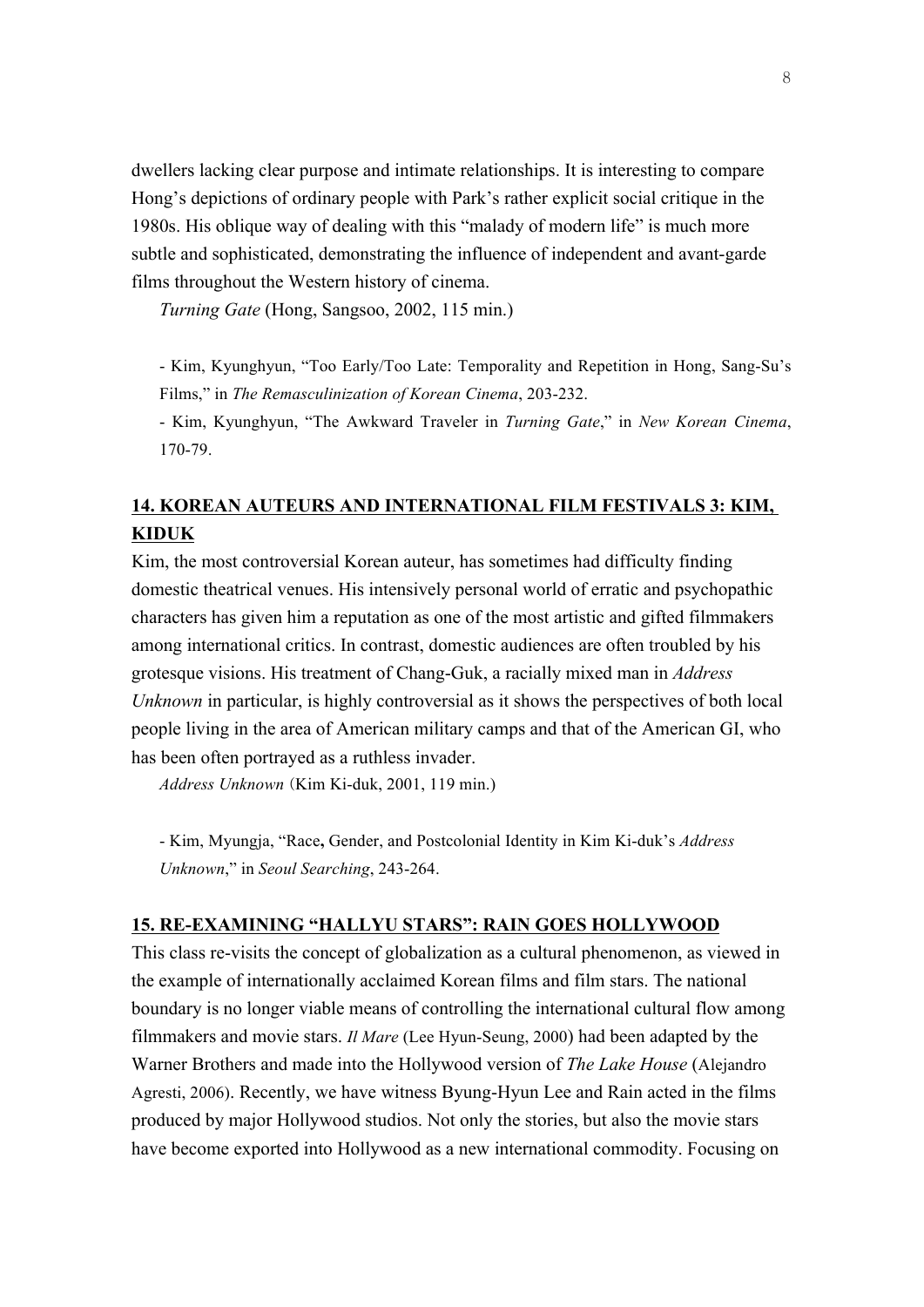the examples of Rain's *Ninja Assasin* (2009), we can discuss about both potential and limited marketability of film stars from non-western contexts. What are the implications of Rain's role as a Japanese Ninja in a Hollywood film, especially in an era for a globalized film industry?

*Ninja Assasin* (James McTeigue, 2009, 99 min.)

- Ethan Alter, "Ninja Assassin-Film Review," *The Hollywood Reporter,* November 11, 2009; http://www.hollywoodreporter.com/hr/film-reviews/ninja-assassin-film-review-1004041862.story

- Bryan Walsh, "Rain: The Magic Feet from Korea," *Times* (Sunday), April 30, 2006.

- Buck, Elizabeth, "Asia and the Global Film Industry," *East-West Film Journal* vol. 6 no. 2 (1992): 116-133.

- Higson, Andrew, "The Limited Imagination of National Cinema," in *Transnational Cinema*, edited by Elizabeth Ezra and Terry Rowden (Routledge Press, 2006), 15-26.

# **16. THE DISCUSSION ABOUT INDIVIDUAL RESEARCH/GLOBAL CULTURAL FLOWS**

- Higson, Andrew, "The Limited Imagination of National Cinema," in *Transnational Cinema*, edited by Elizabeth Ezra and Terry Rowden (Routledge Press, 2006), 15-26.

- Leo Ching, "Globalizing Regional, Regionalizing the Global: Mass Culture and Asianism in the Age of Late Capital," reprinted in *Globalization*, ed. Arjun Appadurai (Durham and London: Duke University Press, 2001), 279-306.

### **ADDITIONAL READINGS FOR THE CLASS & RESEARCH**

(Numbers inside the bracket indicate the classes related to readings)

- Koichi, Iwabuchi, "Introduction: The 1990s-Japan Returns to Asia in the Age of Globalization," in *Recentering Globalism* (Duke University Press, 2002) (1)

- Pacquet, Darcy, "Obaltan/ Aimless Bullet," in *The Cinema of Japan and Korea*, edited by J. Bowyer, 83-92 (Wallflower, 2004). (2)

- McHugh, Kathleen and Abelman, Nancy, "Introduction," in *South Korean Golden Age Melodrama*, 1-15 (3).

- Park, Jiye, "Gothic Imagination in *Canivore* and *The Housemaid*,"(2003) available at

http://www.asianfilms.org/korea/kky/KKY/Stairway/PJY.htm (4)

- The Korean Film page for the history of 1960s Korean films at

Fhttp://www.koreanfilm.org/kfilm60s.html (4)

- Kim Hongjoon's 2003 video essay *My Korean Cinema* (5)